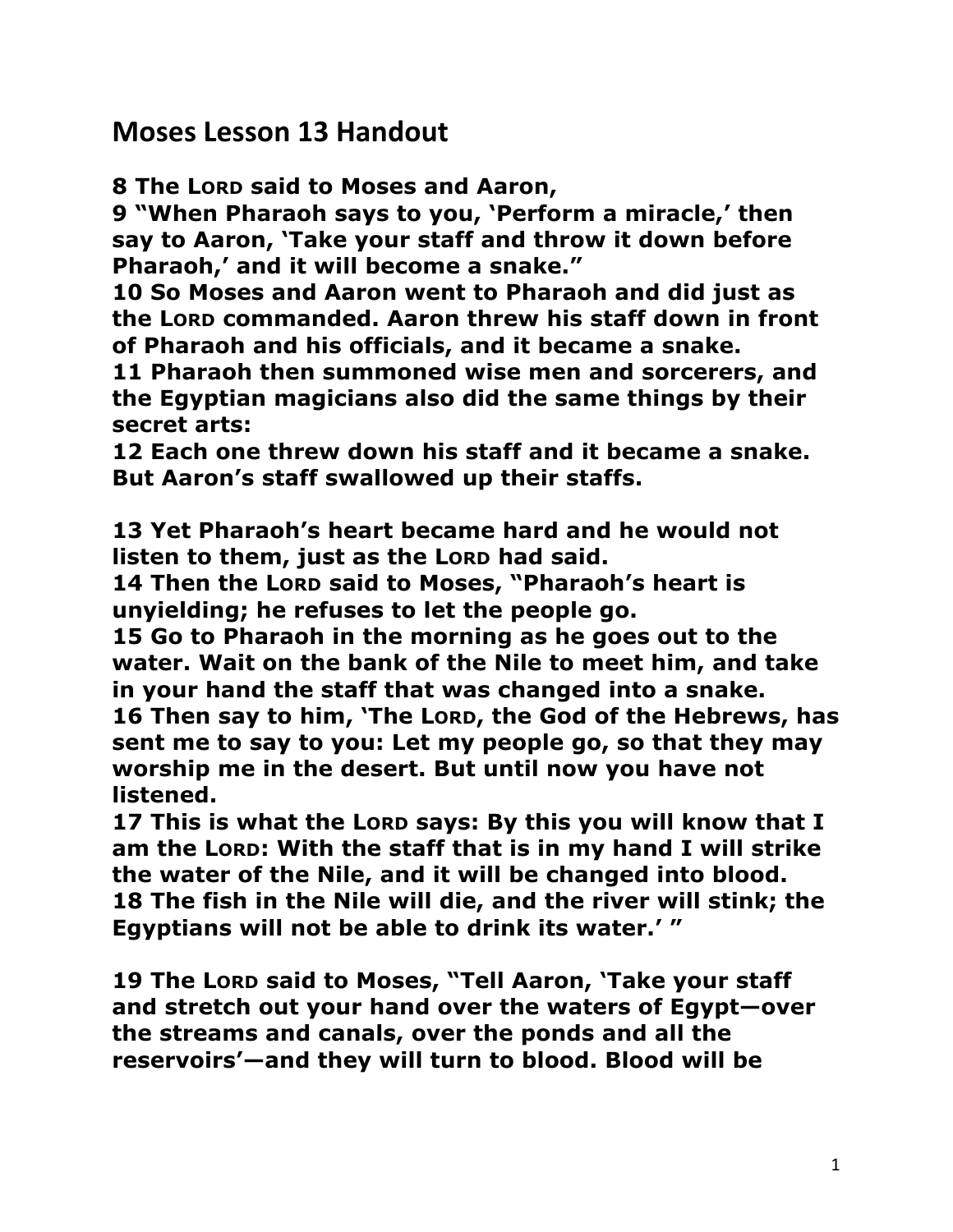**everywhere in Egypt, even in the wooden buckets and stone jars."** 

**20 Moses and Aaron did just as the LORD had commanded. He raised his staff in the presence of Pharaoh and his officials and struck the water of the Nile, and all the water was changed into blood.** 

**21 The fish in the Nile died, and the river smelled so bad that the Egyptians could not drink its water. Blood was everywhere in Egypt.** 

**22 But the Egyptian magicians did the same things by their secret arts, and Pharaoh's heart became hard; he would not listen to Moses and Aaron, just as the LORD had said.** 



**Genesis 1:1** 

**1 In the beginning God created the heavens and the earth.**

**Job 38:4,7**

**4 "Where were you when I laid the earth's foundation? Tell me, if you understand.** 

**7 while the morning stars sang together and all the angels shouted for joy?**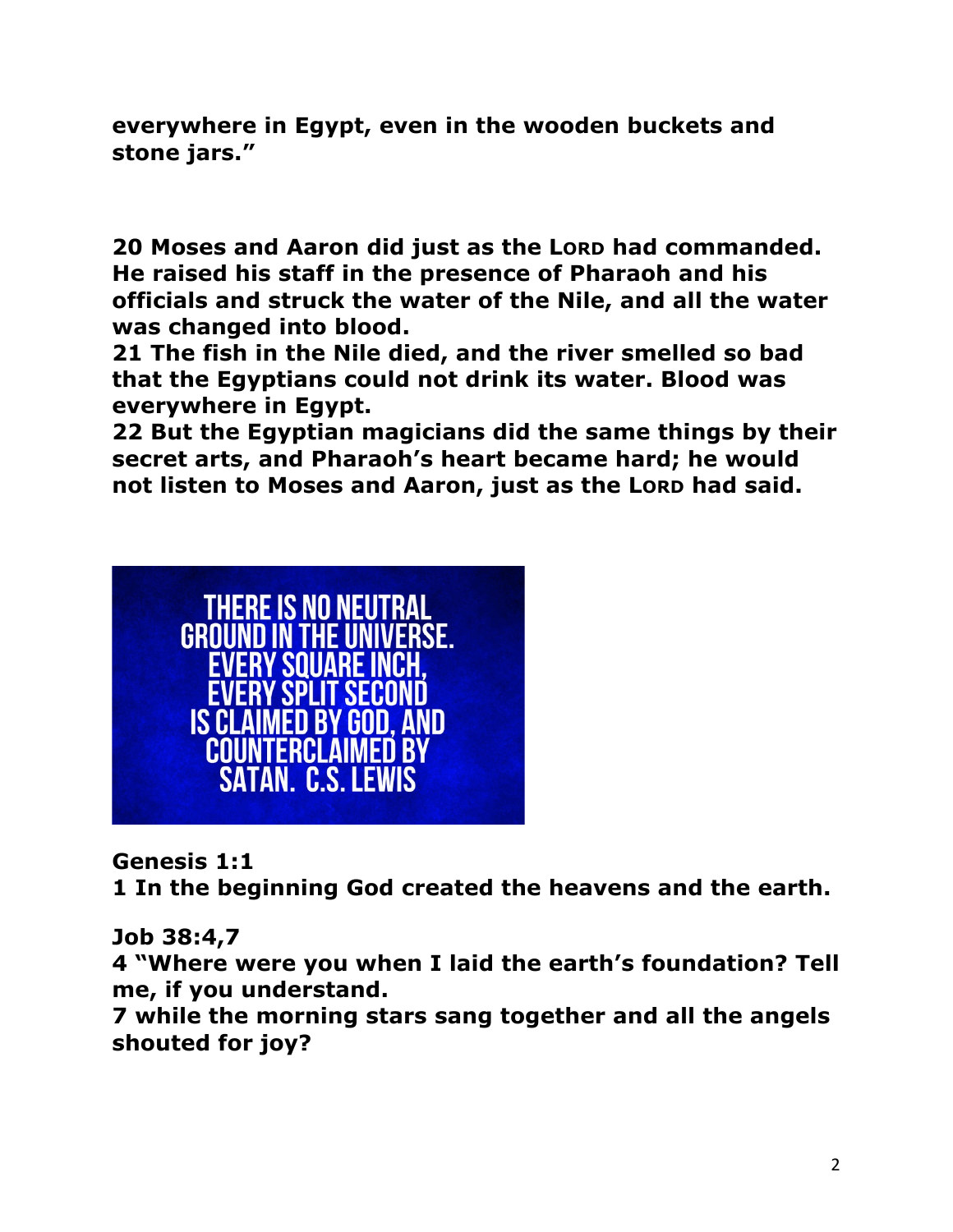**Genesis 1:31** 

**31 God saw all that he had made, and it was very good. And there was evening, and there was morning—the sixth day.**



### **Ezekiel 28:11–19**

**12 "Son of man, take up a lament concerning the king of Tyre and say to him: 'This is what the Sovereign LORD says:** 

**" 'You were the model of perfection, full of wisdom and perfect in beauty.** 

**13 You were in Eden, the garden of God: every precious stone adorned you…**

**14 You were anointed as a guardian cherub, for so I ordained you. You were on the holy mount of God; you walked among the fiery stones.** 

**15 You were blameless in your ways from the day you were created till wickedness was found in you.** 

**16 Through your widespread trade you were filled with violence, and you sinned. So I drove you in disgrace from the mount of God, and I expelled you, O guardian cherub, from among the fiery stones.** 

**17 Your heart became proud on account of your beauty, and you corrupted your wisdom because of your splendor. So I threw you to the earth; I made a spectacle of you before kings.**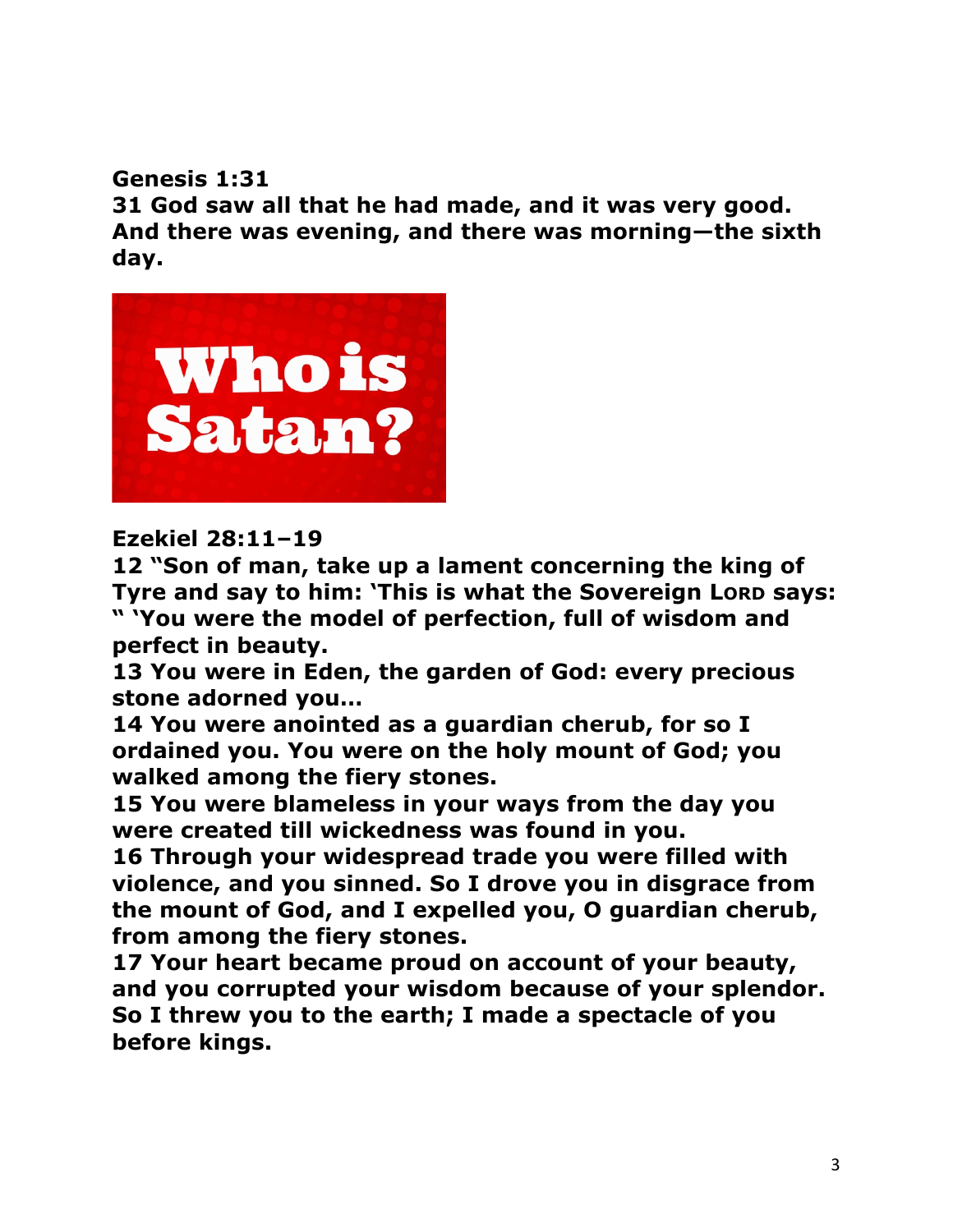## **Isaiah 14:12–14 (NIV84)**

**12 How you have fallen from heaven, O morning star, son of the dawn! You have been cast down to the earth, you who once laid low the nations!** 

**13 You said in your heart, "I will ascend to heaven; I will raise my throne above the stars of God; I will sit enthroned on the mount of assembly, on the utmost heights of the sacred mountain.** 

**14 I will ascend above the tops of the clouds; I will make myself like the Most High."** 

### **Revelation 12:4**

**4 His tail swept a third of the stars out of the sky and flung them to the earth. The dragon stood in front of the woman who was about to give birth, so that he might devour her child the moment it was born.** 



## **Daniel 7:10 (NIV84)**

**10 A river of fire was flowing, coming out from before him. Thousands upon thousands attended him; ten thousand times ten thousand stood before him. The court was seated, and the books were opened.**

#### **Revelation 5:11**

**11 Then I looked, and I heard the voice of many angels around the throne and the living creatures and the elders;**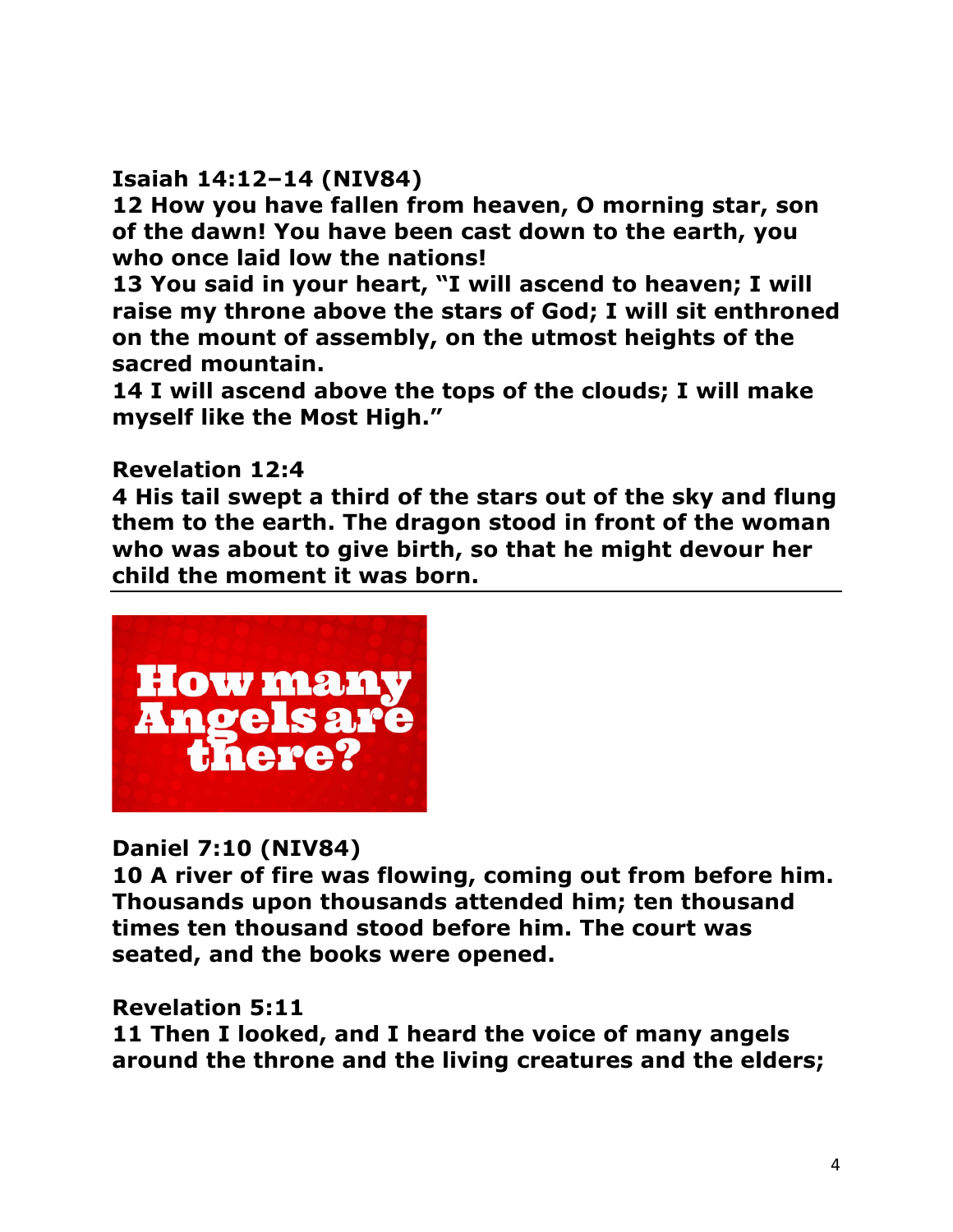**and the number of them was myriads of myriads, and thousands of thousands,** 

**Matthew 26:53** 

**53 "Or do you think that I cannot appeal to My Father, and He will at once put at My disposal more than twelve legions of angels?**





**John 8:44** 

**44 You belong to your father, the devil, and you want to carry out your father's desire. He was a murderer from the beginning, not holding to the truth, for there is no truth in him. When he lies, he speaks his native language, for he is a liar and the father of lies.** 

**John 14:6**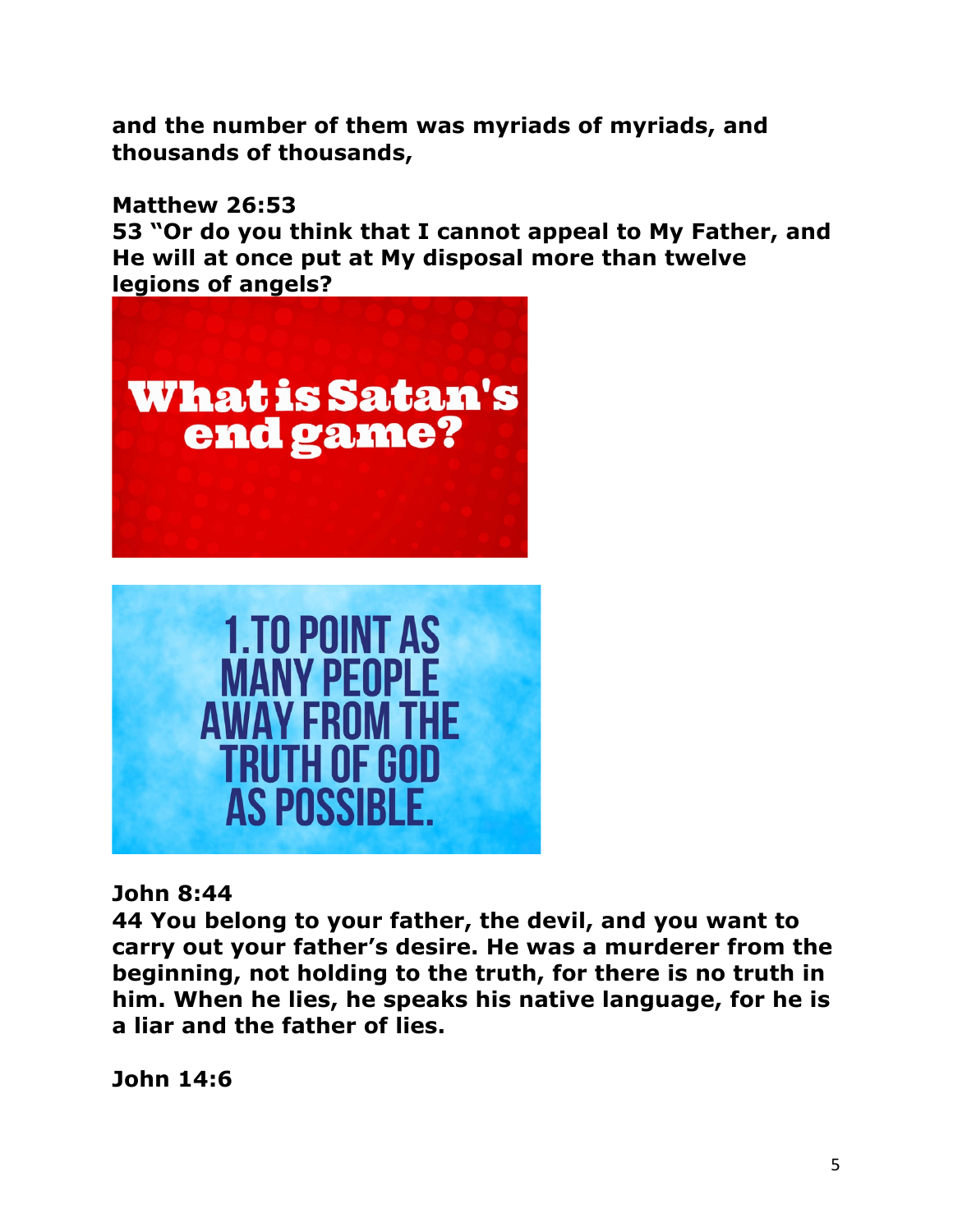**6 Jesus answered, "I am the way and the truth and the life. No one comes to the Father except through me.** 

## **2 Corinthians 11:13**

**13 For such men are false apostles, deceitful workmen, disguising themselves as apostles of Christ.** 

## **2 Corinthians 11:14**

**14 And no wonder, for even Satan disguises himself as an angel of light.**

# **Galatians 1:6–9**

**6 I am astonished that you are so quickly deserting the one who called you by the grace of Christ and are turning to a different gospel—**

**7 which is really no gospel at all. Evidently some people are throwing you into confusion and are trying to pervert the gospel of Christ.** 

**8 But even if we or an angel from heaven should preach a gospel other than the one we preached to you, let him be eternally condemned!** 

**9 As we have already said, so now I say again: If anybody is preaching to you a gospel other than what you accepted, let him be eternally condemned!** 

# **1 Peter 5:8 –**

**Be self-controlled and alert. Your enemy the devil prowls around like a roaring lion looking for someone to devour.**

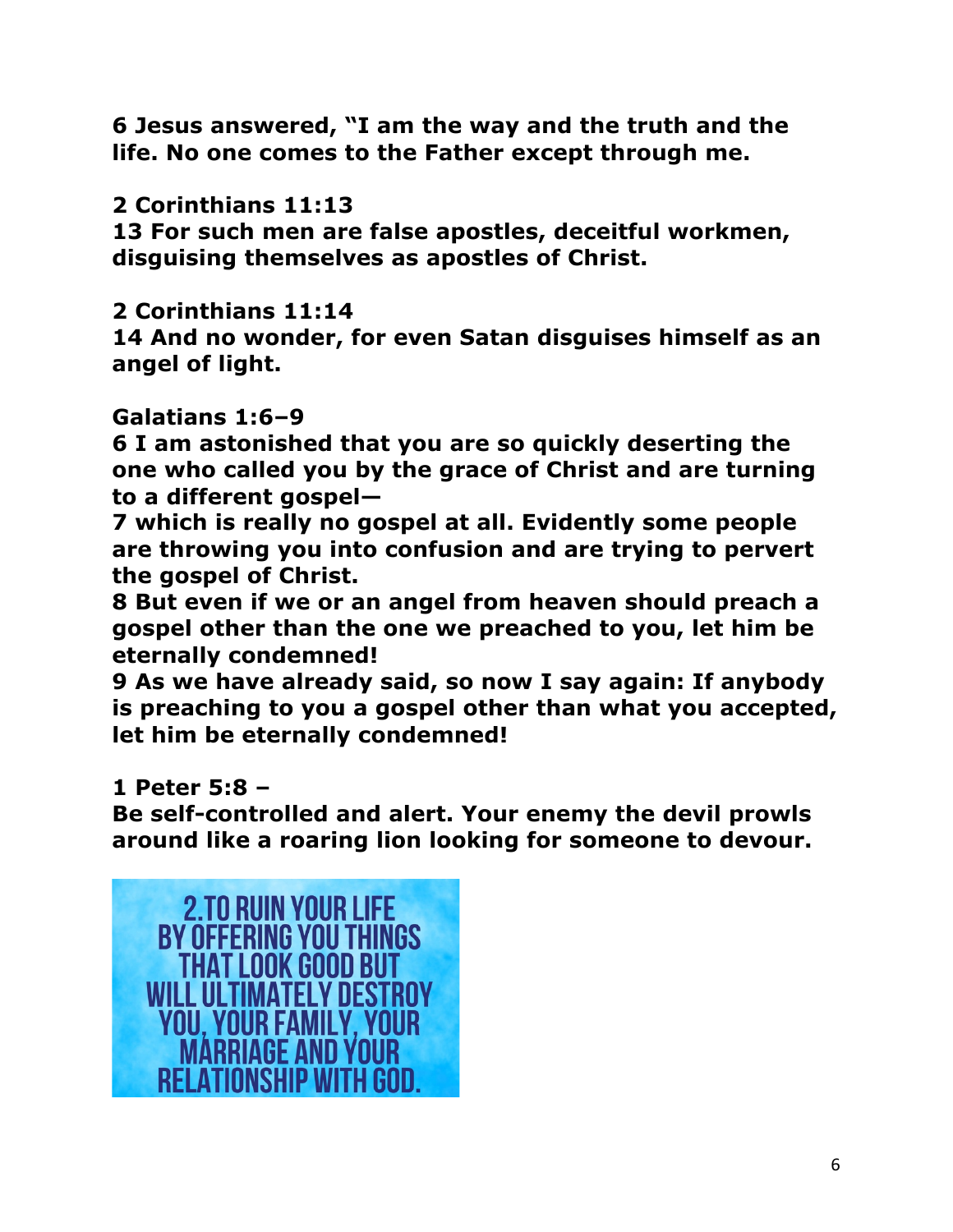**Ephesians 6**

**11 Put on the full armor of God so that you can take your stand against the devil's schemes.** 

**12 For our struggle is not against flesh and blood, but against the rulers, against the authorities, against the powers of this dark world and against the spiritual forces of evil in the heavenly realms.** 

**13 Therefore put on the full armor of God, so that when the day of evil comes, you may be able to stand your ground, and after you have done everything, to stand.** 

**14 Stand firm then, with the belt of truth buckled around your waist,**

**17 and the sword of the Spirit, which is the word of God.**

**Luke 4:1–13** 

**1 Jesus, full of the Holy Spirit, returned from the Jordan and was led by the Spirit in the desert,** 

**2 where for forty days he was tempted by the devil. He ate nothing during those days, and at the end of them he was hungry.** 

**3 The devil said to him, "If you are the Son of God, tell this stone to become bread."** 

**4 Jesus answered, "It is written: 'Man does not live on bread alone.'"** 

**5 The devil led him up to a high place and showed him in an instant all the kingdoms of the world.** 

**6 And he said to him, "I will give you all their authority and splendor, for it has been given to me, and I can give it to anyone I want to.** 

**7 So if you worship me, it will all be yours."** 

**8 Jesus answered, "It is written: 'Worship the Lord your God and serve him only.'"** 

**9 The devil led him to Jerusalem and had him stand on the highest point of the temple. "If you are the Son of God," he said, "throw yourself down from here.**